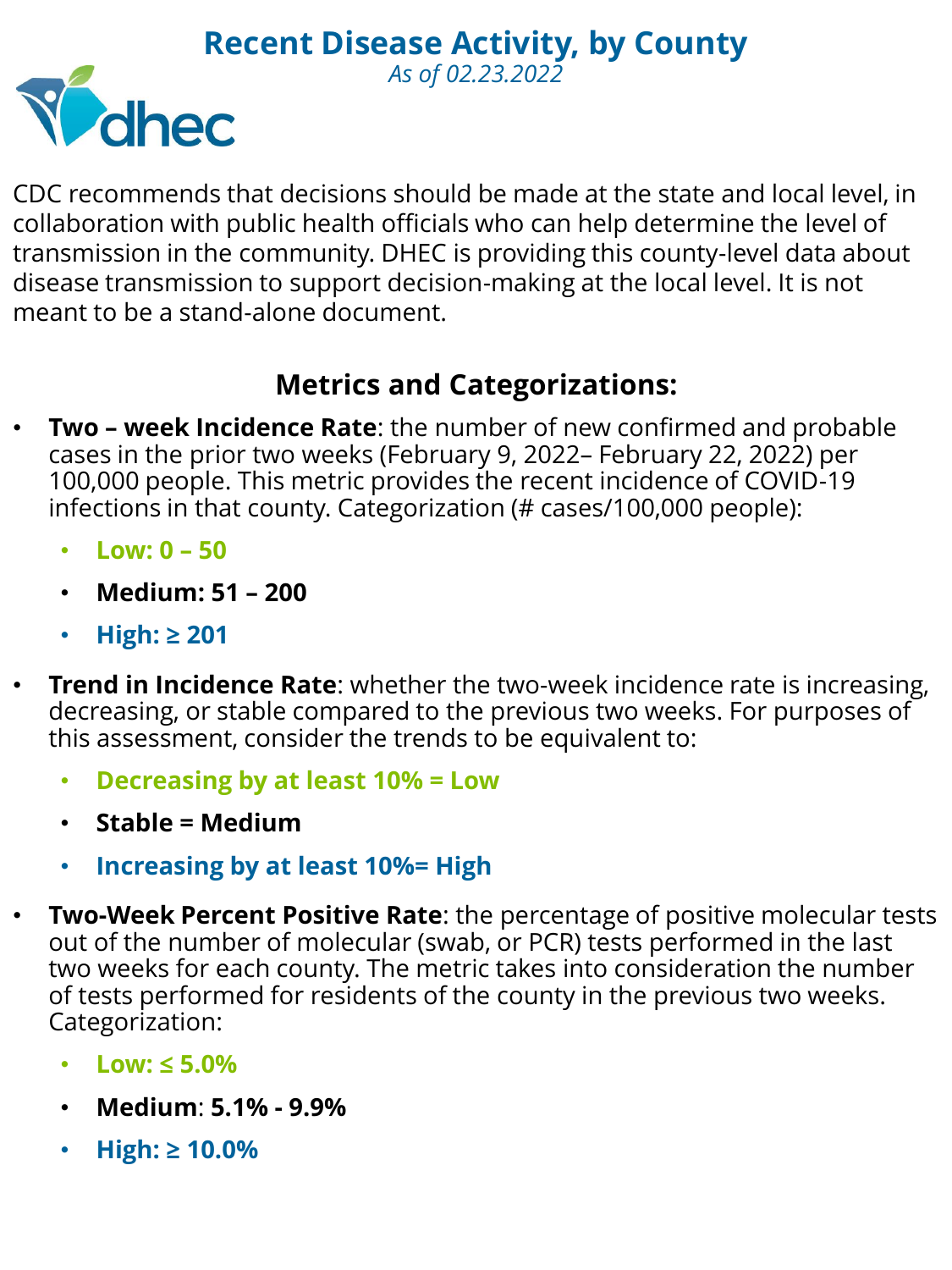

## **How to Calculate the Disease Activity for your County:**

*As of 02.23.2022*

- I. Locate your county on the following table and read across for each of the three categories listed: incidence rate, trend in incidence rate, and percent positive.
	- *1) Example: Abbeville County*
		- 1) Incidence Rate = High
		- 2) Trend in Incidence Rate = Low
		- 3) Percent Positive Rate = Medium
- II. If the rates are the same in each of the three categories, then the overall disease assessment is as it appears.
	- *1) No examples available this week*
- III. If the rates are not the same in each category, as they are in the example of Bamberg County, take the average of them.
	- *1) Example: Abbeville County = Medium*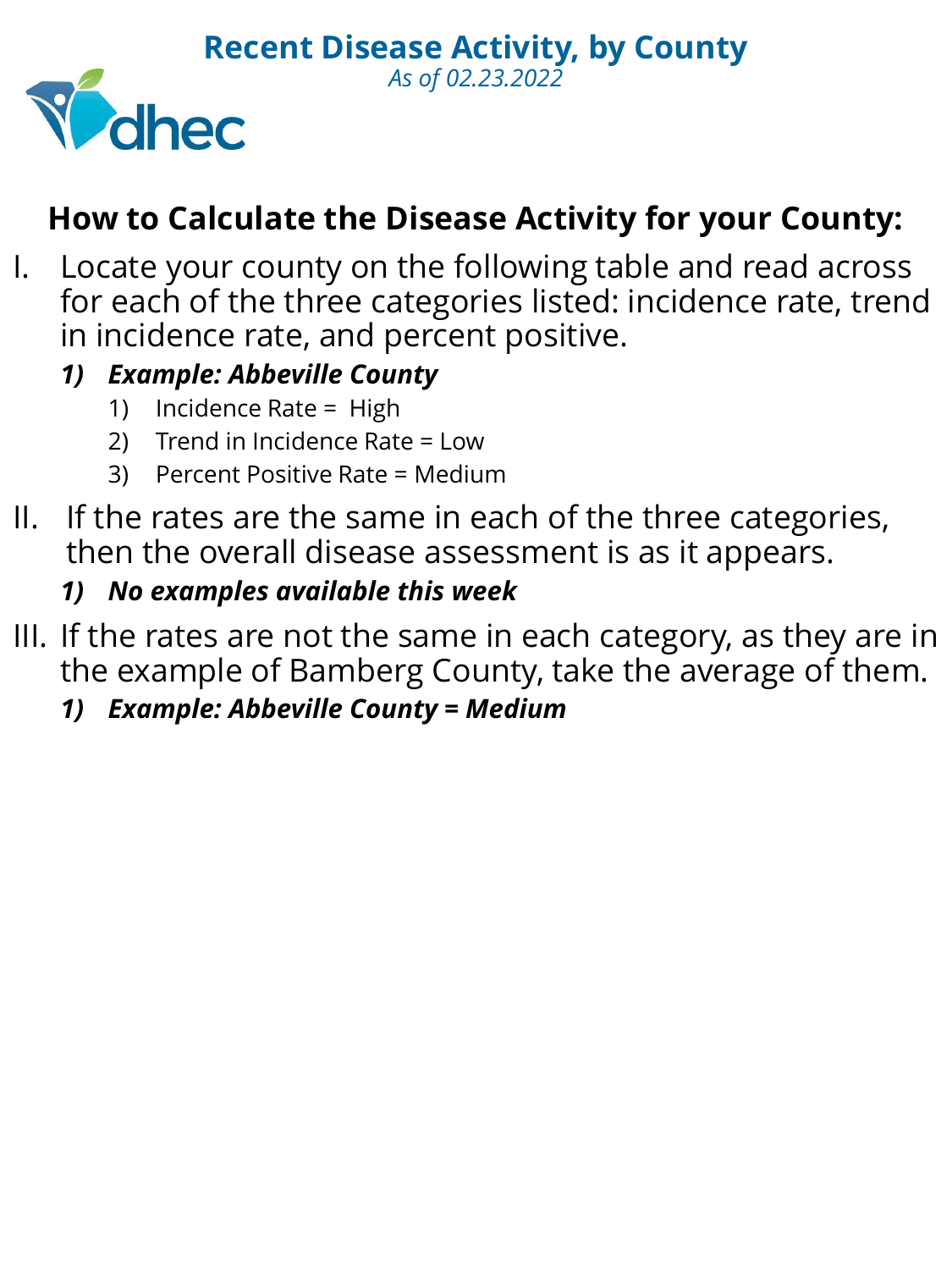

## **COVID-19 Recent Disease Activity, by County**

*As of 02.23.2022*

As of 11:59 PM on 2/22/2022



No County has **Low** Recent Disease Activity 46 Counties have **Medium** Recent Disease Activity No County has **High** Recent Disease Activity